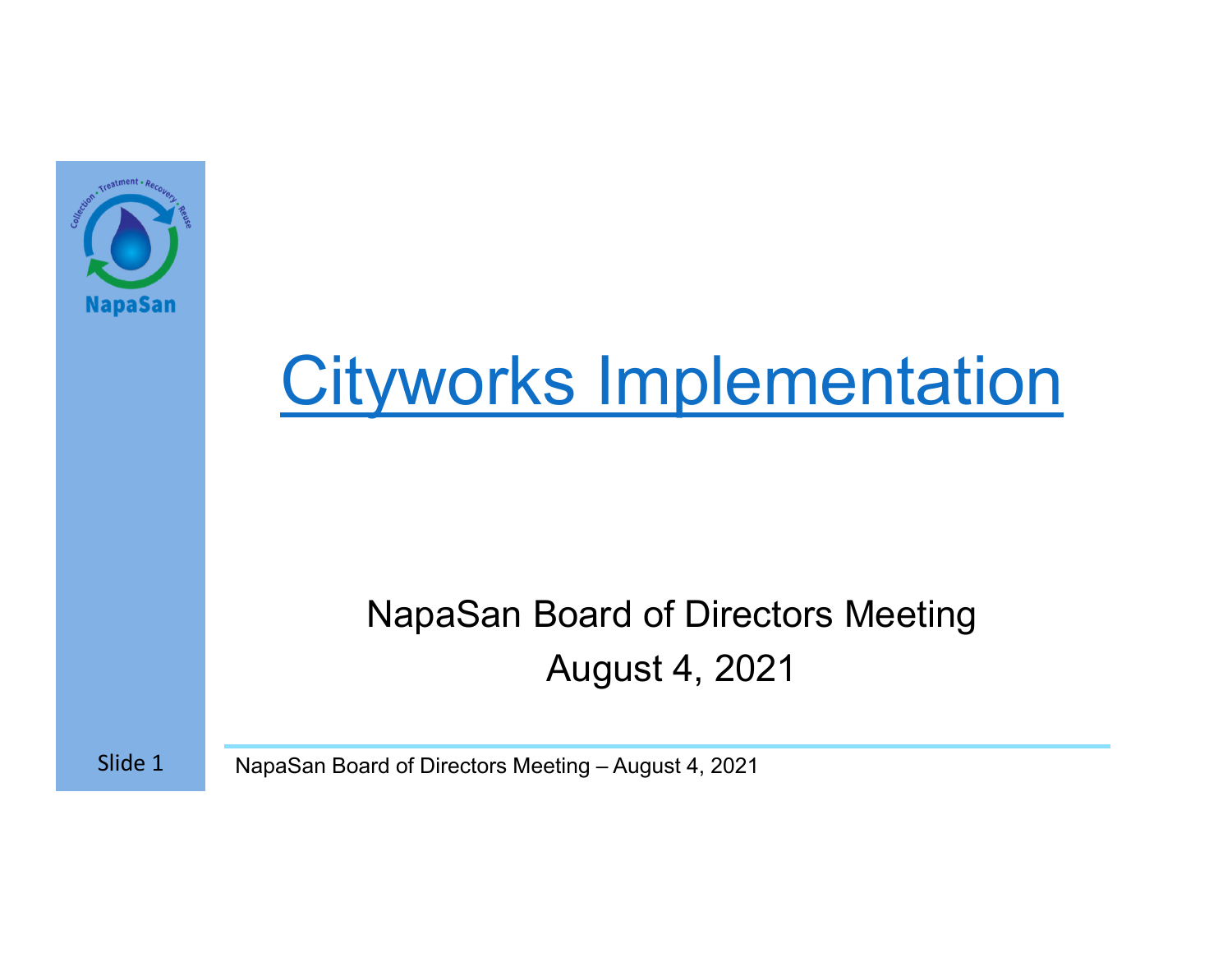

#### Cityworks Demo

- •Cityworks Mobile App
- $\bullet$ Cityworks Office

Slide 2NapaSan Board of Directors Meeting – August 4, 2021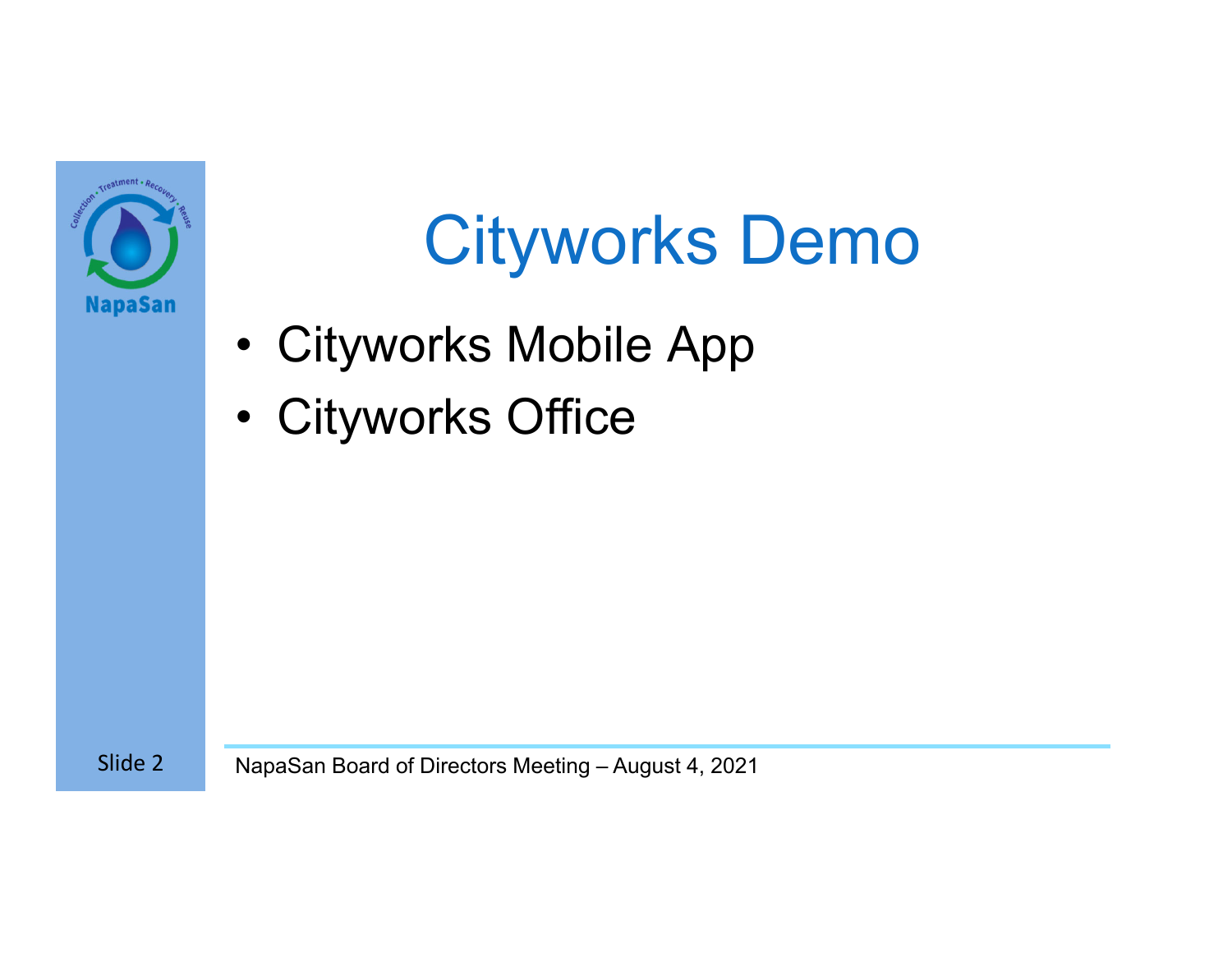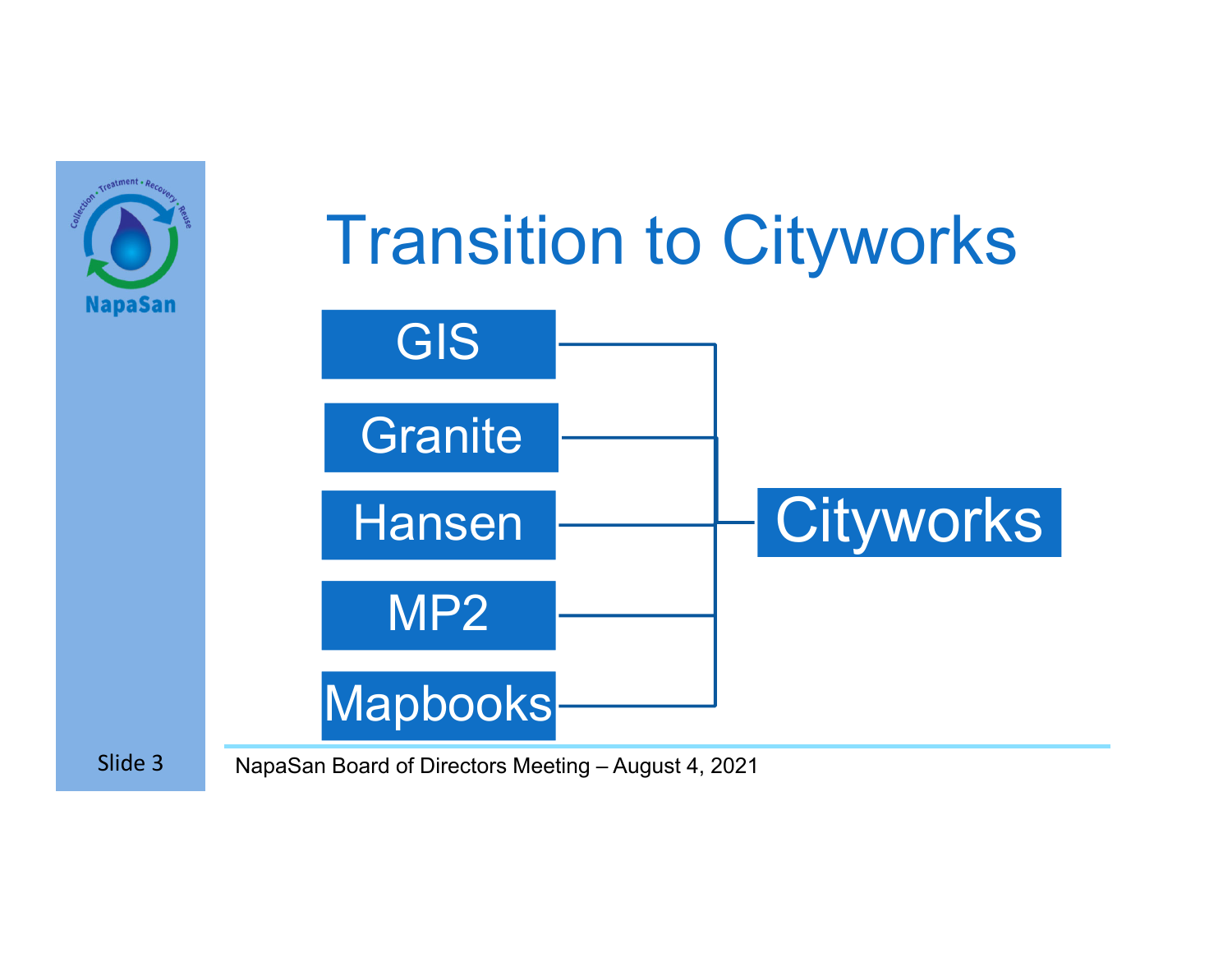

## Recent Accomplishments

- GIS updates
	- –Material, location, age, etc.
- •GPS asset locations
- • Condition assessment
	- –Collection system
	- –Recycled Water pipelines
	- WWTP service water pipes
	- 12kV system
- •Collection system risk scoring (4s and 5s)

NapaSan Board of Directors Meeting – August 4, 2021

Slide 4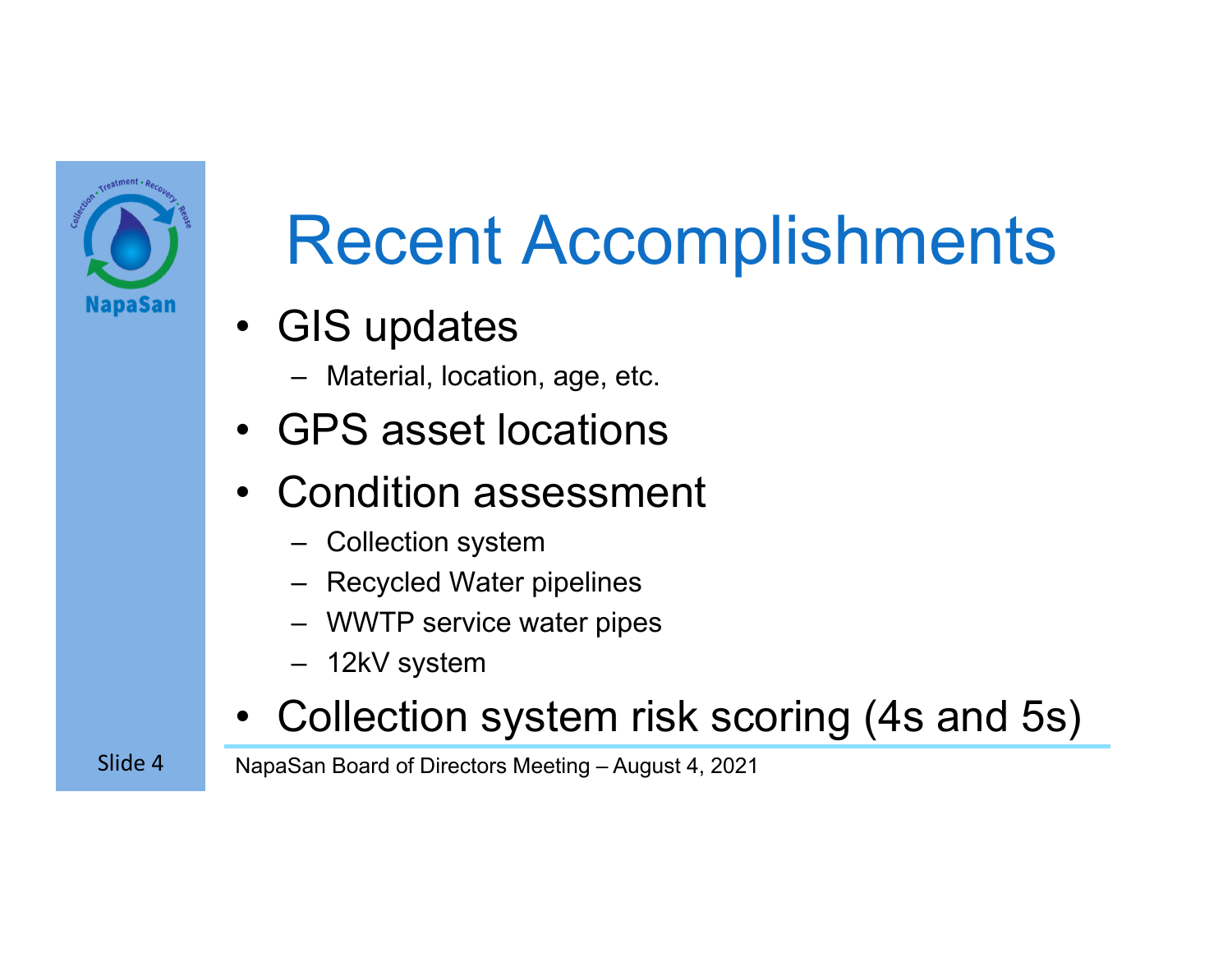

## Next Steps

- • Cityworks testing, training, and Go-Live (July - October)
- •Continue building asset register
- •Ongoing condition assessment
- •Continue developing risk scores

NapaSan Board of Directors Meeting – August 4, 2021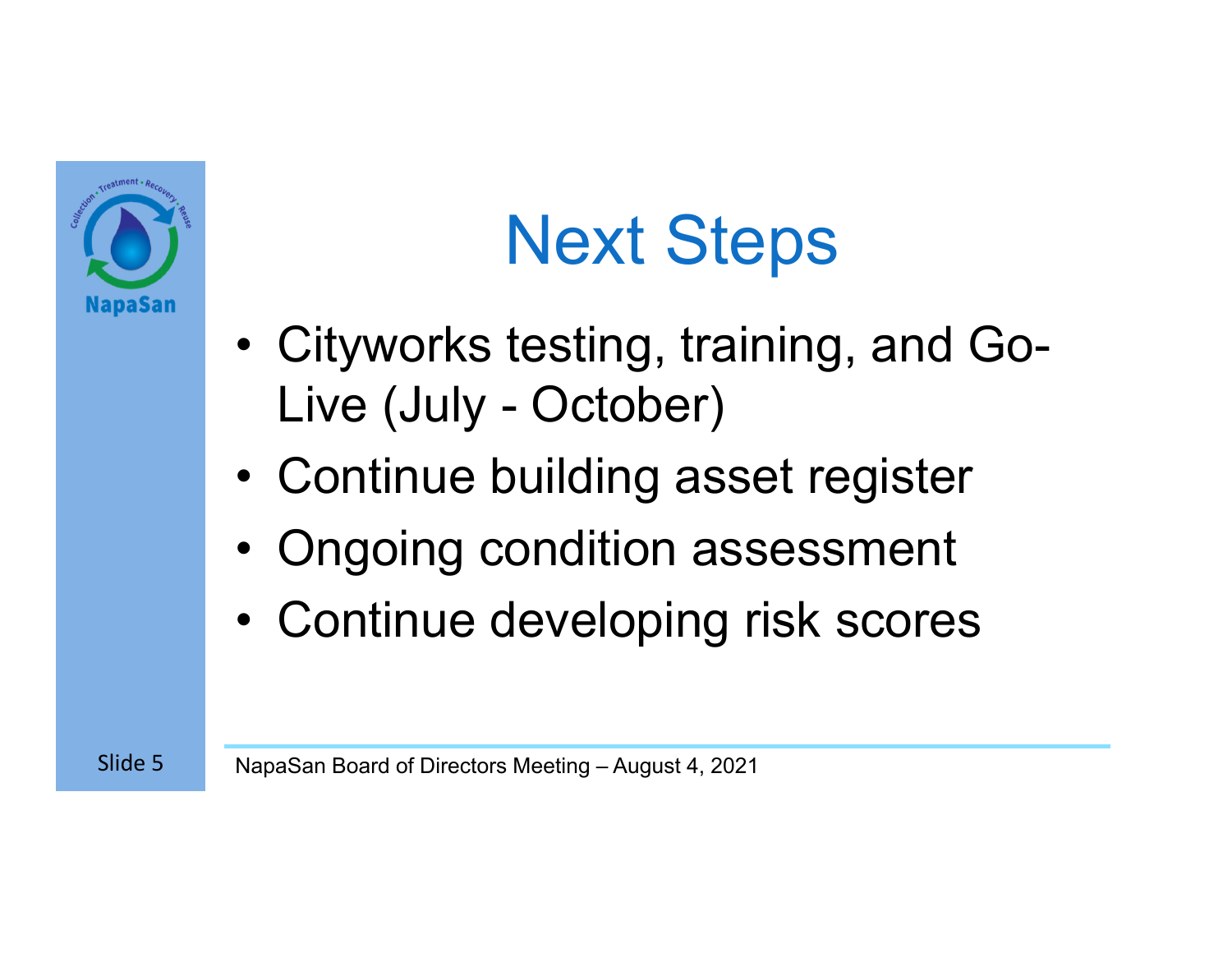

#### Future Efforts

- •Ongoing GIS/data updates
- • Populate all asset register data
	- Including workflow for population of future data
- Level of service evaluation
- $\bullet$ Failure investigation and future failure predictions
- •Nessie curve

Slide 6NapaSan Board of Directors Meeting – August 4, 2021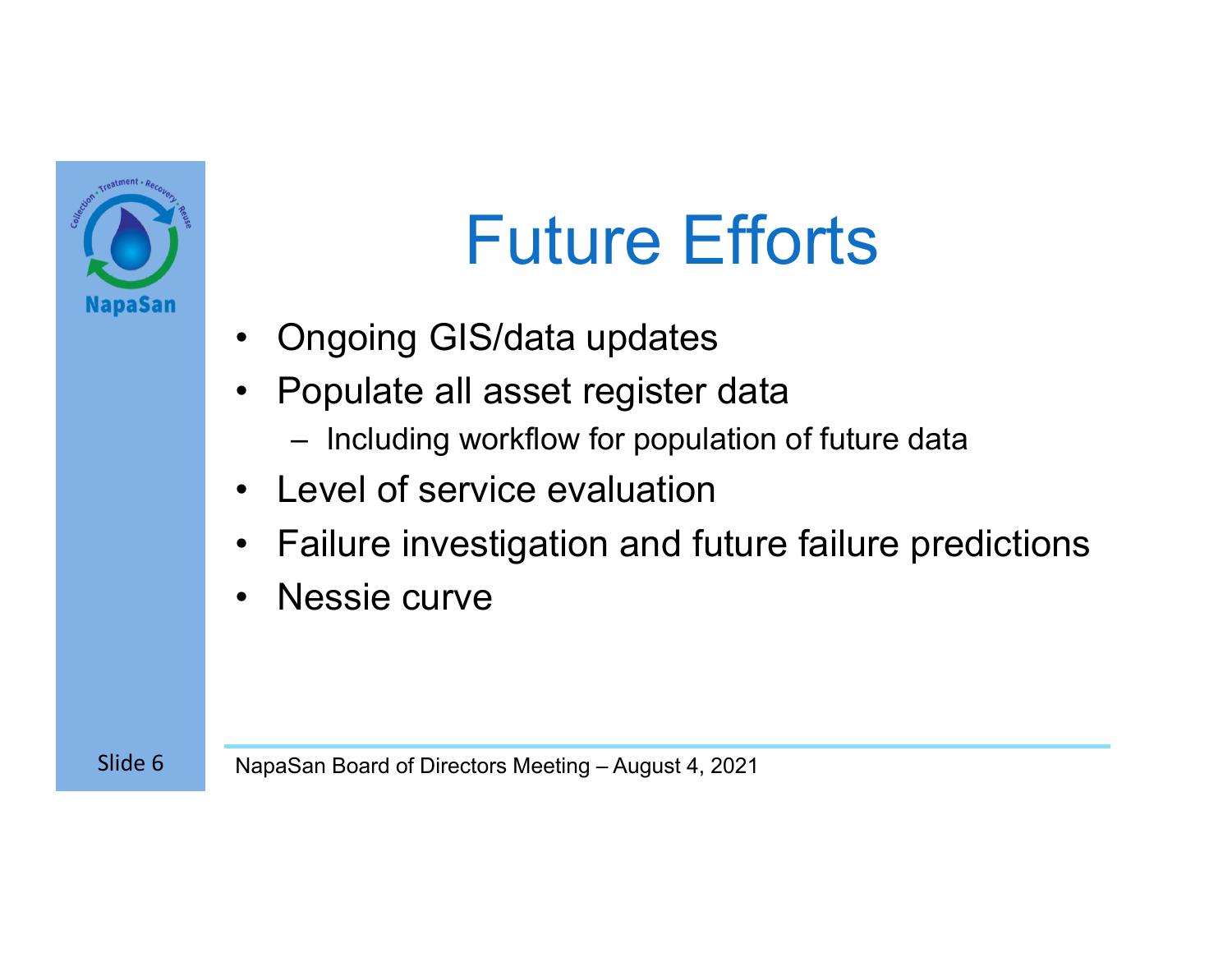

# Software Integrations

- Trakit
- 811
- SCADA
- •Accounting Software (future)

Slide 7NapaSan Board of Directors Meeting – August 4, 2021